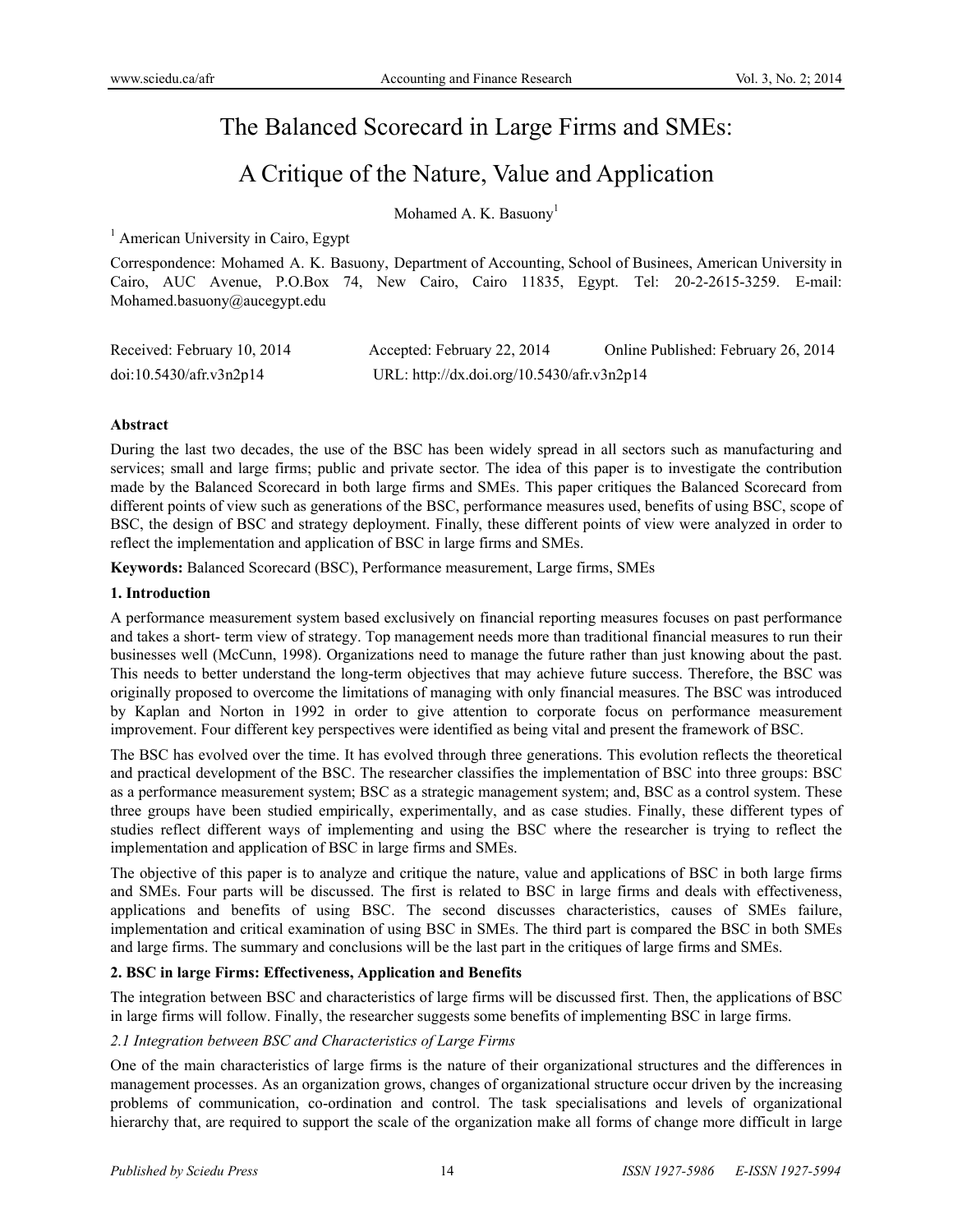organizations (Atkins and Lowe, 1997; Simon, 1976). Some of the differences between large firms and SMEs are in managerial styles, decision making, ownership, and formal and bureaucratic administration. Furthermore, as an enterprise grows the complexity of the internal operational environment increases (Atkins and Lowe, 1997; Campbell and Alexander, 1997).

Kaplan and Norton (2002) stated that there are five key principles common to all successful balanced scorecard companies: translate the strategy to operational terms; align the organization to the strategy; make the strategy everyone's everyday job; make strategy a continual process; mobilize change through executive leadership.

These key principles to successful use of BSC can help large firms to overcome the difficulties articulated in their characteristics. For example, aligning the organization to the strategy can help to overcome the formal and bureaucratic administration in large firms. Executives in strategy-focused organizations replace formal reporting structures with strategic themes and priorities that enable a consistent message and consistent set of priorities to be used across diverse and dispersed organizational units (Kaplan and Norton, 2002). Another example, if the organization makes the strategy everyone's everyday job through the use of BSC, then the challenges and difficulties of communication and co-ordination in large firms can be minimized.

Finally, the Balanced Scorecard appears to have been a global success, and has attracted extensive interest in many large companies. A study of most important Swedish firms found that 27% of those included had already implemented the BSC and 61% expect to have the BSC within two years (Kald and Nilsson, 2000). Taking into consideration that the BSC was only introduced in 1992, this is an extremely fast and successful spread of a management accounting innovation (Ax and Bjornenak, 2005).

#### *2.2 Application of BSC in Large Firms*

The BSC has been adopted successfully in all types of organizations, including both manufacturing and service (Thomas, Gable, & Dickinson, 1999; Chow, Haddad, & Williamson, 1997; Hoque and James, 2000), public and private sectors (Papalexandris, Loannou, & Prastacos, 2004; Carmona and Gronlund, 2003), growing and mature organizations (Nielsen and Sorensen, 2004; Malina and Selto, 2001), and profit and non-profit organizations (Sohn, You, Lee, & Lee, 2003; Malmi, 2001; Irwin, 2002).

The widespread implementation of BSC in all these types of organizations supported the evolution of BSC. The BSC continues to evolve and mature, illustrating the concept's flexibility (Bible, Kerr, & Zanini, 2006) and the development of the generations of BSC. The inception of BSC was as a performance measurement tool and evolved over time to be a strategic management system and then evolved to be a control system (Speckbacher, Bischof, & Pfeiffer, 2003; Simon, 2000).

The relationship between BSC and performance has been investigated. While the study of Hoque and James (2000) examined the relationship between BSC usage and firm performance, others investigated the relationship between BSC use and financial performance (Ittner, Larcker, & Randall, 2003; Davis and Albright, 2004). These studies established the relationship between BSC, and financial and non-financial performance.

BSC was intended to support the management of strategic implementation, where the development of BSC is the central element of a strategic management system. Therefore, researchers realized that BSC is more than a stand-alone performance measurement tool. It is a complete framework for implementing and executing strategy (c.f. Papalexandris et al, 2004; Malmi, 2001). Furthermore, BSC forced management to concentrate on drivers of future performance and not just on past performance. Consequently, a link and integration between strategy and performance has been achieved through the BSC (Oslon and Slater, 2002; Nielsen and Sorensen, 2004). Over time BSC has developed as a control system to help management teams articulate, communicate and monitor the implementation of strategy (c.f. Malina and Selto, 2001; Nielsen and Sorensen, 2004).

### *2.3 Benefits of Applying BSC*

Success stories of organizations that have implemented BSC seem to promise high benefits for BSC users. Several surveys indicate that the BSC concept is widely used in large organizations in the United States and throughout Europe. For example, Williams (2001) estimates that more than 40% of all Fortune 500 US organizations use BSCs. Another study estimates that 60% of the Fortune 1000 organizations in the USA have had knowledge with BSC (Silk, 1998). Rigby (2001) stated that BSC has a utilization rate of 44%. Some benefits of implementing the BSC are suggested as below.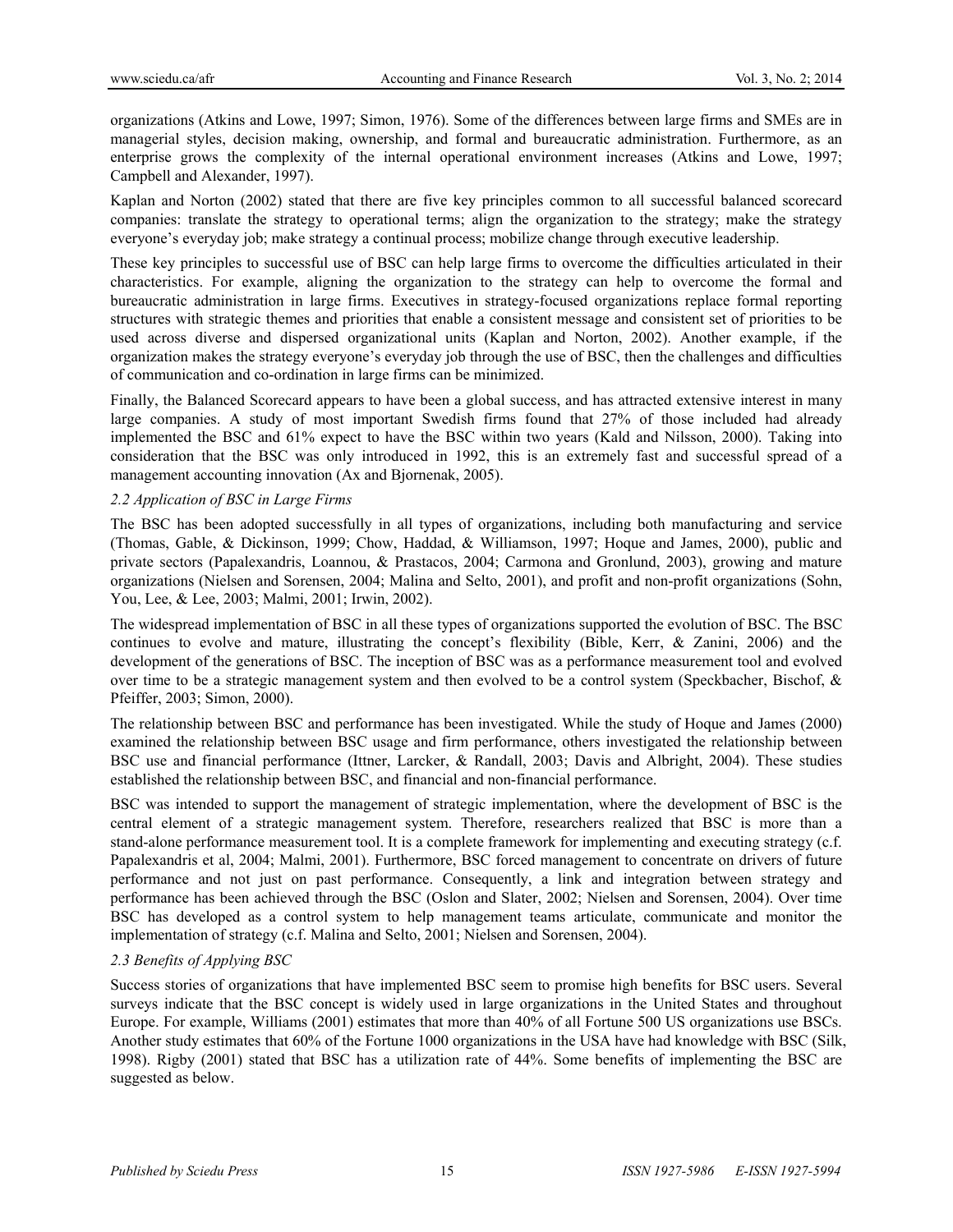- A key advantage of the balanced scorecard is that it puts strategy, structure, and vision at the centre of management's focus. Furthermore, BSC was constructed to tell the story of an organization strategy and to guide its implementation.
- Balanced scorecard emphasizes an integrated combination of financial and non-financial performance measures. It keeps management focused on the entire business process and helps ensure that actual current operating performance is in line with long-term strategy and customer values. Moreover, Chow, Haddad, & Williamson (1997) argue that BSC retains traditional financial measures and these financial measures are viewed in the larger context of a company's competitive strategies for creating future value through investment in customers, suppliers, employees, processes, technology, and innovation.
- The cause-and-effect linkages of the BSC confine the difficulty and interrelationships of a strategy, facilitating explicit tradeoffs among quality, cost, and access.

It is argued whether these benefits of applying BSC in large firms can be achieved in SMEs or not. In other words, do SMEs benefit from implementing BSC or do the difference of characteristics between large firms and SMEs make the implementation of BSC difficult? The researcher suggests that discussion of characteristics of SMEs, causes of SMEs failure, implementation and critical examination of BSC in SMEs are essential to answer this question.

#### **3. The BSC in SMEs: Nature, Implementation and Critical Examination**

There is no doubt that small business to medium — sized enterprises (SMEs) have distinguishing features. These features make small business enterprises different than large one. The category of SMEs is made up of enterprise filling at least the next conditions: fewer than 250 employees, annual turnover not exceeding 50 million euros and or annual balance sheet total (total assets) not exceeding 43 million euros (The Commission of the European Communities, 2003). In this section, the nature and characteristics of SMEs and causes of small enterprise failure will be discussed and then the application and critical examination of using the BSC will follow.

#### *3.1 Nature and Characteristics of SMEs*

Much work has been done to identify ways in which management practices differ among small and medium and large enterprises. McKiernan and Morris (1994) point out the following qualitative characteristics of SMEs:

- An owner plays a central role with a diversity of duties and close uniqueness with workforce, and a mixture of ownership, flexibility, control, and nobility.
- Scarce resources and fear of unknown foreign business practices are the main reasons for SMEs to run in domestic markets

According to Lyles, Baird, Orris, & Kuratko (1993) SMEs show little separation between an enterprise's strategic thinking and decision-making and an enterprise's formal planning system. Furthermore, there is a link between organizational structure and management process in SMEs. An SME is characterised as a simple structure. This structure can be explained in which the owner-manager directs the work of small number of operators with the help of few or no other manager(s). Beaver and Jennings (2005) stated that the small firm management process cannot be separated from the personality and experiences of the key role player. Beaver (2003, p.63) stated that:

*"Management in small firms cannot be separated from the motivations and actions of the key actors. They are fundamental component in understanding the fashioning of the relationships between ownership and decision-making, managerial styles, organizational structures and cultures, and patterns of business development."* 

Brouthers, Andriessen, & Nicolaes (1998) confirmed that decision making processes in SMEs take place naturally and that for analysing strategic alternatives quantitative methods are rarely used. With increasing size, firms act "more rationally" with respect to development and decision-making.

Enterprises in their start-up phase often underestimate risks or even ignore them completely (Smith, 1998). Frese, Van Gelderen, & Ombach (2000) stated that start-up SMEs usually face a high degree of uncertainty and the necessity to make quick decisions. Finally, Henschel (2006) found that the business planning of SMEs often needs substantial improvement and a comprehensive business planning system is the prerequisite for a sound risk management.

#### *3.2 Causes of SMEs Failure*

The number of small and medium-sized firms (SMEs) in the UK has increased by 50 per cent in the last 25 years and these are now responsible for more than half of all the jobs and contribute to about 35 per cent of gross domestic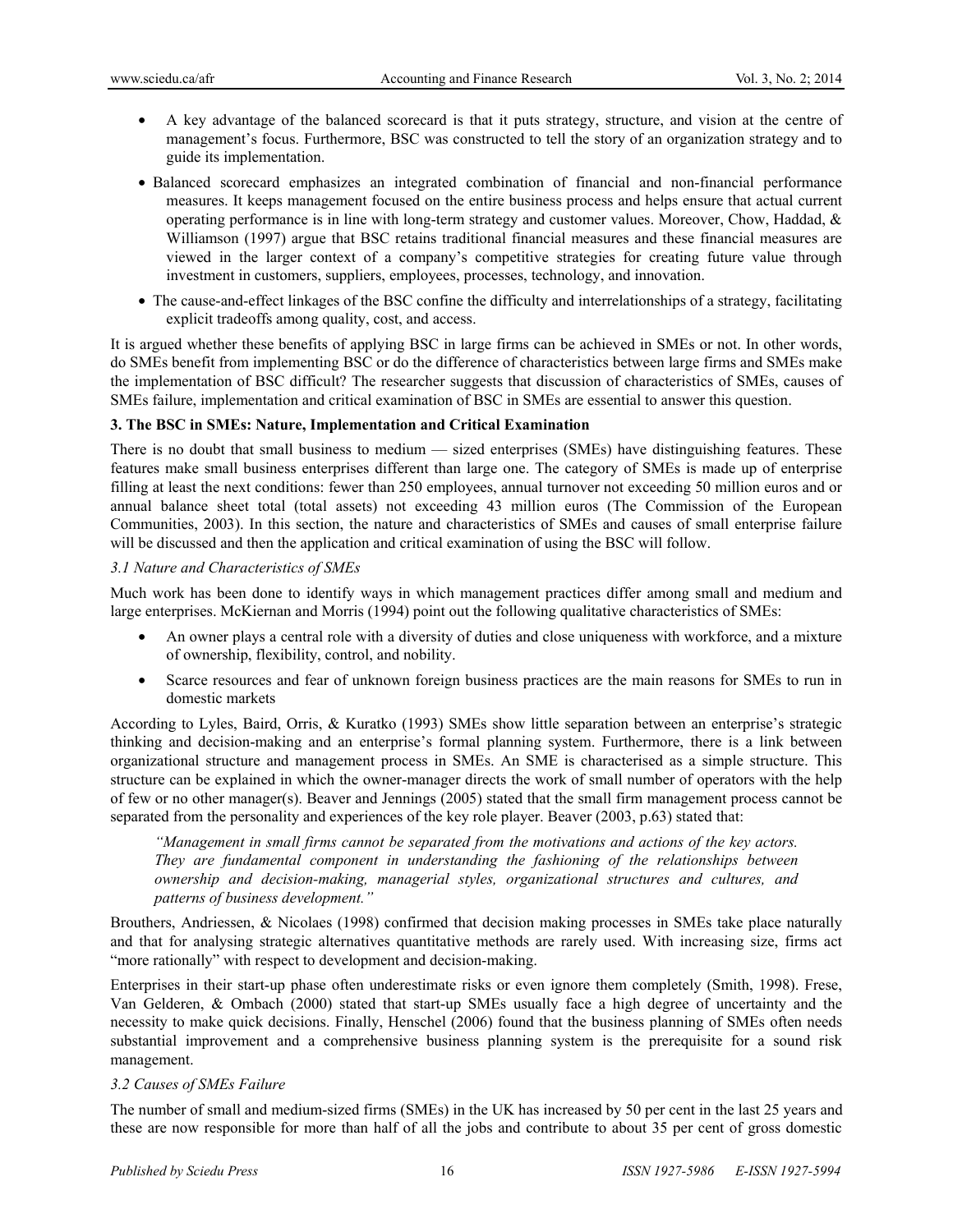product (Beaver and Prince, 2004). Despite the contribution of small firms in all sectors, statistics in the Canadian economy showed that SMEs fail at a staggering rate. Sixty-eight per cent of those with less than five employees and forty-eight per cent of those with between five and ninety-nine employees fail within five years of start-up (Monk, 2000). Moreover, the USA small business administration stated that some 25% fail within two years and 63% fail within six years (SBA, 1998).

These are hard statistics to digest, knowing that the SME employs millions in many sectors and contributes significantly to the economy. This issue has motivated researchers to explore the reasons behind the failure of these enterprises. One of these is poor management where the owner-manager directs all the operations of the business. Furthermore, a lack of knowledge and skills and the owners' inability to plan and control are some of the reasons for failure (Monk, 2000; Beaver, 2003; Banfield, Jennings, & Beaver, 1996). Scarcity of resources and a lack of funds to outsource the skills of management are significant factors in business failure.

It is argued that there are likely to be several factors, both endogenous and exogenous. The former are internal factors that relate to lack of awareness of management processes and tools, lack of funds (financial deficiency) and the expectations and capabilities of the owner-manager. The exogenous or external factors include rapidly changing external market positions, the conditions of the external environment such as complexity, uncertainty or unpredictability of competitors, the state of the recession and demand forecasting in the economy.

Finally, the four perspectives of BSC can help to overcome these factors of failure by addressing the internal factors and connecting them to internal business processes and learning and growth perspectives. The external factors could be addressed and aligned with customer and financial perspectives and then transferred into measures which connect them to the operational process.

### *3.3 The Ability of SMEs for Implementing BSC*

Monk (2000) recommended implementing BSC to overcome and reduce the number of failures in the SME sector, by paying attention to leading indicators such as customer satisfaction and quality. A business can anticipate issues before they hit the financial statements as lagging indicators. Additionally, other reasons for implementing BSC are that SMEs want to stay in the marketplace, or develop the growth potential to become large-sized global trading firms. The BSC is used for continuous improvement, which is important to the growth of an SME (Gumbus and Lussier, 2006).

Despite the lack of comprehensive literature focused on BSC implementation in SMEs, there are some useful studies that have applied BSC in manufacturing firms in the SME sector. Reviewing the BSC in literature about SMEs shows that some researchers support the idea of implementing the BSC in SMEs (Monk, 2000). Others have already implemented BSC in small business (Fernandes, Raja, & Whalley, 2006; Andersen, 2001; Gumbus and Lussier, 2006). On the other hand, some researchers who have assessed the implementation of BSC in SMEs claim that this model is not suitable for SMEs (McAdam, 2000; Hvolby and Thorstenson, 2000). All these studies will be explained in more details to differentiate between these points of view.

Andersen (2001) believes that BSC and its associated management process can prove equally beneficial to SMEs as to large organizations. He stated that:

*"BSC can prove an effective tool for SMEs in meeting the challenge posed by the need to introduce more efficient strategic planning processes while retaining the competitive advantage of having relatively simple structure (Andersen, 2001, p.8)."* 

It is argued that the BSC may contribute to the aim of SMEs so that strategy revision and strategy translation become a natural and permanent process. The BSC has been used to help employees to understand strategic plans and objectives. The BSC is considered as a vital tool in enabling SMEs to develop longer term plans (Henschel, 2006), and managers must support the implementation of the BSC to create future value and not just short term goals (McAdam, 2000).

The study of Fernandes et al. (2006) has brought an insight to implementing BSC in SMEs. Their results proved that the implementation of BSC in an SME (Biddle Air System enterprise) enhanced its ability to respond rapidly to the ever-changing refrigeration and air-conditioning market within which it operates. Additionally, they stated that it has shown by practice, the applicability of Kaplan and Norton's four view perspective to a SME manufacturer. Although, Kaplan and Norton (1996) suggest the applicability of their framework (BSC) to SMEs, they do not specifically give a methodology for such an implementation. Henschel (2006) argues that the BSC, in connecting with business planning, could become an instrument for risk identification and risk evaluation that is suitable for SMEs.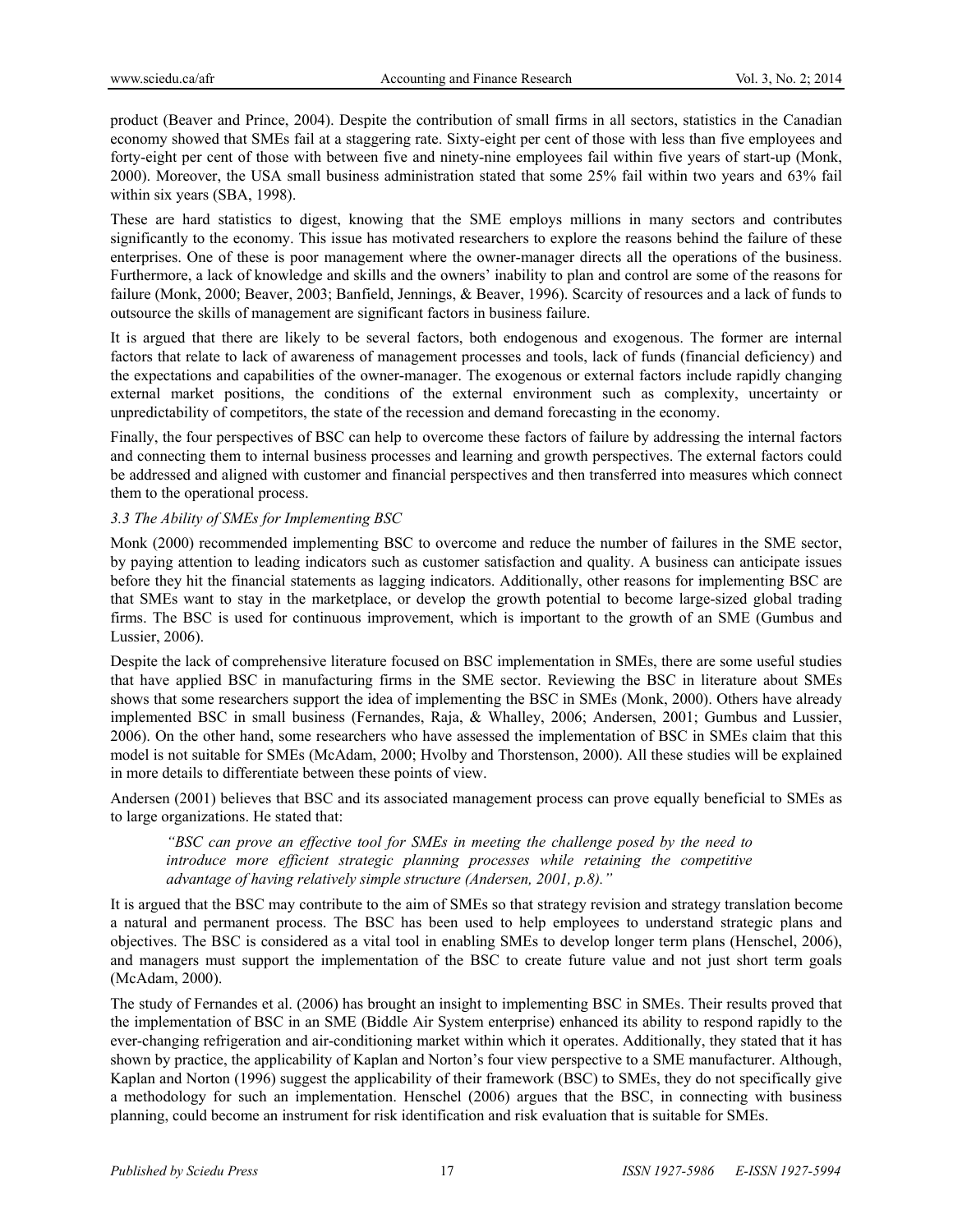On the other hand, Hvolby and Thorstenson (2000) claim the likelihood of significant difficulties in implementing the BSC in SMEs, as resources are typically scarce. They advocate the adoption of Quick Response Manufacturing (QRM) as an alternative to the BSC. They suggest that the advantage of this approach is that it is much simpler than BSC, focusing on lead time reduction as the only indicator of performance. The researcher argues that the study of Hvolby and Thorstenson (2000) is vague and does not take into consideration Cost-Benefit-Analysis when recommending adopting an approach other than BSC.

An important implication is that there is no one BSC that fits all, and BSCs should be used and implemented to stimulate thinking about relative measures in the critical success factors of any business in the SME sector.

Finally, the implication of the previous discussion is that it is too early to judge the implementation of BSC as a strategic management tool in the SME sector. Furthermore, it should be noted that there are real benefits to SMEs from applying BSC, and there is an obvious need for further empirical research.

#### *3.4 Critical Examination of Using BSC*

Despite the small amount of literature focused on BSC implementation in SMEs, it is beneficial to explore some issues which could help to enrich the literature of SMEs by implementing BSC. These issues are:

- Implementation Barriers: Difficulties have been encountered implementing the BSC in SMEs. The lack of human resources rather than financial ones is one of the major barriers for implementing BSC in SMEs (Fernandes et al, 2006). Also, there is a lack of systematic training and development of employees so that they can adequately contribute to the business improvement process (McAdam, 2000). Furthermore, several factors can affect the implementation process. These include social issues such as attitude and behaviour of employees, and lack of trust and openness. Conditions and general employees' satisfaction can be barriers for implementation (Fernandes et al, 2006; McAdam, 2000; Hvolby and Thorstenson, 2000; Ulf, Matti, Andreas, & Roland, 2006). Moreover, an owner-manager is very sensitive about business information and sharing strategic planning with employees (Beaver, 2002).
- Cost-Benefit-Analysis: There is a benefit from using and developing the BSC. This benefit differs among studies that implemented BSC in SMEs. Fernandes et al (2006) claim that benefits accrue slowly but costs accrue quickly in BSC implementation while Gumbus and Lussier (2006) found that entrepreneurs can benefit from developing and using BSC. Finally, because of limited resources, Cost-Benefit-Analysis should be emphasized from the perspective of design and use of BSC in SMEs.
- The design process: BSC design in SMEs follows a similar process to those required in large firms. The design process includes phases of vision statement, target setting, strategic objectives, measures, strategic initiatives which normally form the basis for subsequent implementation of BSC (Fernandes et al, 2006; Gumbus and Lussier, 2006; Andersen, 2001). The key difference between large firms and SMEs is the duration of the process; it is a quick process in SMEs as there are fewer employees and generally less complex organizational structures (Andersen, 2001). Furthermore, the way in which these phases are managed and applied is different in SMEs while all use the same designing process for BSC.
- Generations of BSC: Although BSCs have only been implemented in the SME sector for a few years, SMEs have implemented and applied the first and second generations of BSC. It should be noted that SMEs have implemented BSC as a performance measurement and as a strategic management tool (Garengo, Biazzo, & Bititci, 2005; Fernandes et al., 2006; Gumbus and Lussier, 2006; Henscel, 2006). Consequently, this highlights the quick implementation of BSC generations in the SME sector.
- Performance measurement: The issue of balance between financial and non-financial measures is mainly vital when taking into account SMEs. These enterprises are characterized by focusing on operational and financial aspects. SMEs only measure the performance of single aspects such as the diverse elements of the lead time, quality and accuracy (Hvolby and Thorstenson, 2000). Operational aspects are very essential for SMEs. It is significant to raise the strategic managerial approach to align decision-making process to strategic objectives. Accordingly, a balanced performance measurement system (PMS) can be a significant approach (Paolo, Flavio, & Luca, 2010; Tenhunen, Rantanen, & Ukko, 2001). Consequently, McAdam (2000) stated that performance measurement systems used By SMEs should concentrate and emphasizes on breadth, not depth.

### **4. BSC in Large Firms vs. SMEs: Nature, Value and Application**

This part discusses the potential merits of implementing the BSC in SMEs as well as the nature, value and application of BSC in large firms. The comparison between both of them should take into consideration the characteristics of each one. The lack of skills, tacit knowledge, lack of financial and human resources and unfamiliarity with strategic management techniques and processes are usually considered obstacles for implementing BSC in SMEs. Large firms do not have these barriers for applications of BSC. Furthermore, the three main issues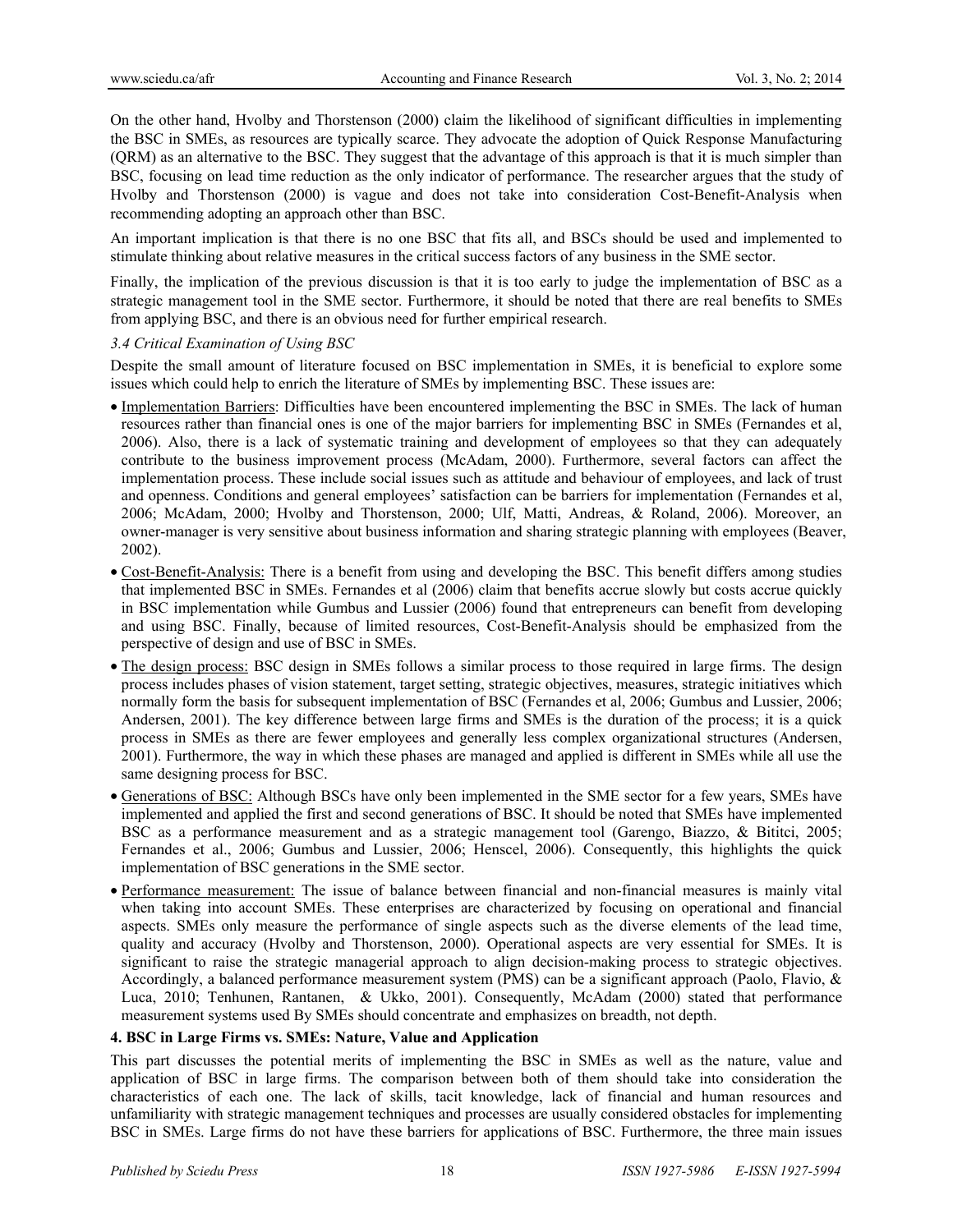and aspects that differentiate between SMEs and large firms are summarized innovation, uncertainty and evolution (Boumediene, Delroy, & Densil, 2013; Storey, 1994; Garengo et al., 2005). Therefore, the application of BSC can differ in use and value between large firms and SMEs.

The BSC was originally proposed as an approach to measure the performance that combined traditional financial with non-financial measures drawn from four perspectives. Over time, BSC has developed to be a strategic management system and then to use as a control tool. It is a truism, that large firms have adopted and applied all BSC generations. In the SME sector, the implementation of BSC has increased and does not apply all generations as in large firms.

It is argued that organizational structure and management processes are different in SMEs than in large firms. These differences can be seen in the application of BSC in the visibility of organization strategy and performance measurement. McAdam (2000) stated that in large organizations the application of the BSC should improve visibility of organizational strategy down through all levels of employees while SMEs do not highly rate the visibility benefit of BSC.

Performance measurement in large firms combines financial and non-financial measures, and short and long term objectives, while SMEs concentrate on financial and short term objectives. Moreover, selected measures to inform management about an organization's progress differ from large firms to SMEs. This difference is in the number of measures used and the focus of performance measurement. BSCs in large firms need about 18-23 measures (Kaplan and Norton, 1996) and about 5-15 measures in SMEs (Tenhunen et al, 2001). Large firms need to use PMs that focus on depth while SMEs should focus on breadth (Garengo et al, 2005; McAdam, 2000).

The design process of BSC is similar in SMEs and large firms. However, the key difference is in the duration of the process which is quicker in SMEs than in large firms (Andersen, 2001). The process of BSC design consists of phases which include an organization's vision, strategic objectives, performance measures and strategic initiatives. The details of these phases can differ between large firms and SMEs. Moreover, there is a good alignment between strategy and performance measures in large firms. SMEs are characterised by poor alignment between strategy and performance measures (Hudson, Bennett, Smart, & Bourne, 1999; Garengo et al, 2005).

#### **5. Conclusions**

This paper critiqued the BSC from different perspectives. The contribution of this paper is to analyze and criticize the BSC that reflects its theoretical and intellectual development. The conclusion of this paper discusses the potential merits of implementing the BSC in SMEs as well as the nature, value and application of BSC in large firms as representing in the following table.

| The comparison                               | <b>Large Firms</b>                                                                                                                                                                                                                                                                                         | <b>SMEs</b>                                                                                                                                                                           |
|----------------------------------------------|------------------------------------------------------------------------------------------------------------------------------------------------------------------------------------------------------------------------------------------------------------------------------------------------------------|---------------------------------------------------------------------------------------------------------------------------------------------------------------------------------------|
| 1. Applying the<br><b>Generations of BSC</b> | Apply all generations of BSC which are:<br>1. BSC as a performance measurement<br>2. BSC as a strategic management system<br>3. BSC as a control system                                                                                                                                                    | Apply just the first and second generations<br>of BSC                                                                                                                                 |
| 2. Performance<br><b>Measures Used</b>       | • Need in-depth system that goes down to<br>the level of the single operational<br>department<br>• No. of measures range from 18-23<br>$\bullet$ Include<br>elaborate<br>an<br>for<br>process<br>identifying and describing measures<br>selected to inform management about an<br>organization's progress. | Do not need in-depth system but<br>should focus in breadth<br>No. of measures range from 5-15<br>٠<br>utility of formal<br>The<br>measure<br>definition is lower than in large firms. |
| 3. Strategy Deployment                       | Easier to align performance measures and<br>strategic objectives                                                                                                                                                                                                                                           | Difficult to align performance measures<br>and strategic objectives                                                                                                                   |
| 4. BSC Design                                | • The process in BSC design is similar to<br><b>SMEs</b><br>Time duration is longer than in SMEs.                                                                                                                                                                                                          | The process in BSC design is similar to<br>large firms<br>Time duration is less than in large<br>firms.                                                                               |
| 5. Benefits of Using BSC                     | The potential benefit comes from the control<br>role of BSC in communication, co-ordination,<br>feedback and feed-forward.                                                                                                                                                                                 | The benefit differs from large firms. SMEs<br>focus on description of strategic vision and<br>associated strategic objectives.                                                        |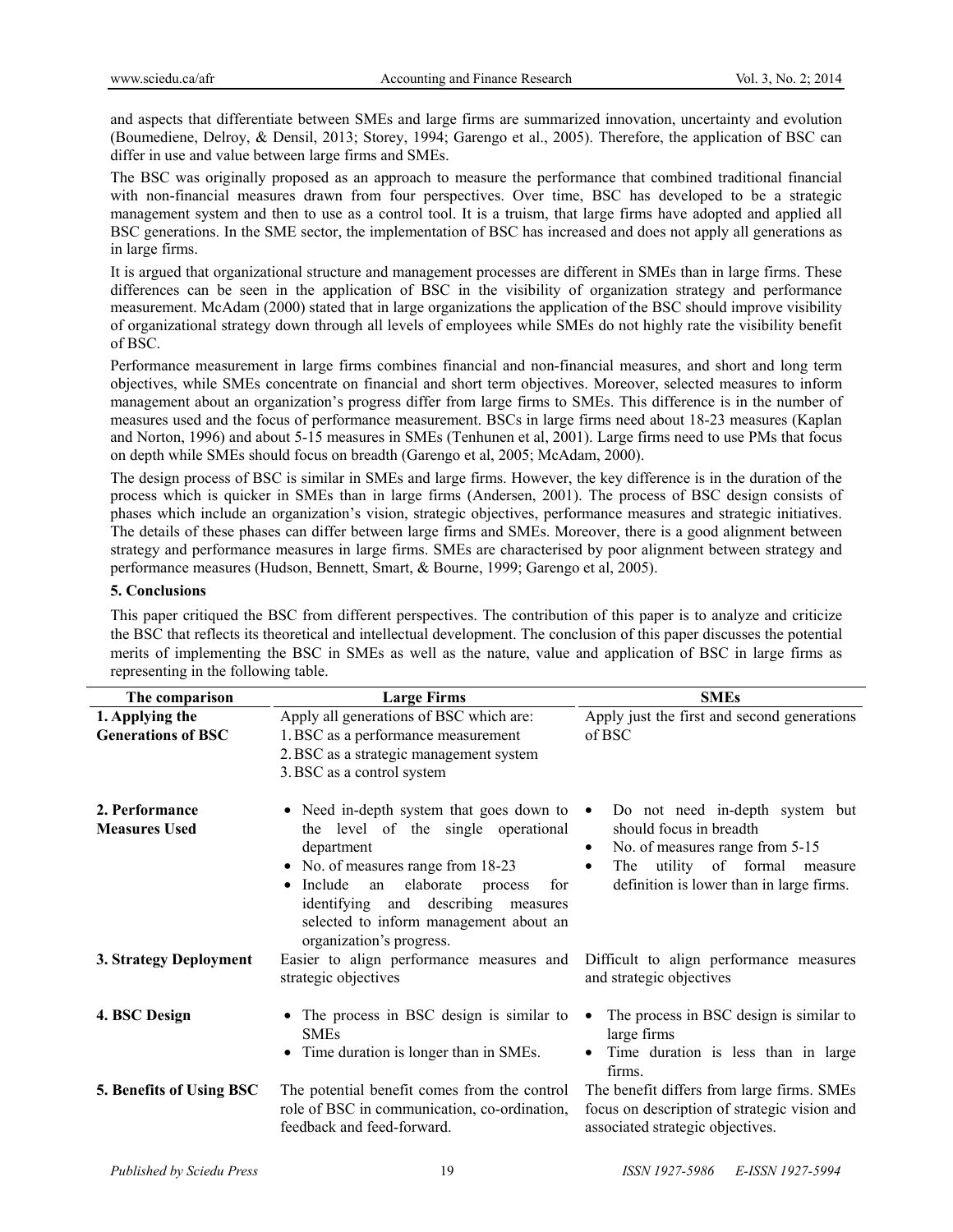| <b>6. Cost-Benefit-Analysis</b> | They have the ability to meet this cost                                              | They do not have the ability to meet higher                                                                    |
|---------------------------------|--------------------------------------------------------------------------------------|----------------------------------------------------------------------------------------------------------------|
| 7. Scope of BSC                 | non-financial<br>financial<br>Combines<br>and<br>measures; short and long term plans | costs particularly in small enterprises.<br>Tries to develop long term plans and use<br>non-financial measures |
|                                 |                                                                                      |                                                                                                                |

#### **References**

- Andersen, H. (2001). Balanced *Scorecard Implementation in SMEs: Reflection on Literature and Practice*, 4th SME-SME International Conference, Allborg University, Denmark, 14-16 May.
- Atkins, M. H., & Lowe, J. F. (1997). Sizing up the Small Firm: UK and Australian Experience, *International Small Business Journal*, (15)3, 42-55.http://dx.doi.org/10.1177/0266242697153003
- Ax, C., & Bjornenak, T. (2005). Bundling and Diffusion of Management Accounting Innovations-The Case of the Balanced Scorecard in Sweden, *Management Accounting Research*, (16)1, 1-20. http://dx.doi.org/10.1016/j.mar.2004.12.002
- Banfield, P., Jennings, P., & Beaver, G. (1996) Competence-based Training for Small firms- an Expensive Failure?, *Long Range Planning*, (29)1, 94-102. http://dx.doi.org/10.1016/0024-6301(95)00070-4
- Beaver, G., & Jennings, P. (2005). Competitive Advantage and Entrepreneurial Power: The Dark Side of Entrepreneurship, *Journal of Small Business and Enterprise Development*, (12)1, 9-23. http://dx.doi.org/10.1108/14626000510579617
- Beaver, G., (2002). Strategy and Management in the Smaller Enterprise*, Strategic Change*, (11)4, 175-181. http://dx.doi.org/10.1002/jsc.591
- Beaver, G., (2003). Management and the Small Firm, *Strategic Change*, (12) 2, 63-68. http://dx.doi.org/10.1002/jsc.623
- Beaver, Graham, & Prince, C. (2004). Management, Strategy and Policy in the UK Small Business Sector: A Critical Review, *Journal of Small Business and Enterprise Development*, (11)1, 34-49. http://dx.doi.org/10.1108/14626000410519083
- Bible, L., Kerr, S., & Zanini, M. (2006). The Balanced Scorecard: Here and Back, *Management Accounting Quarterly*, (7)4, 18-23.
- Boumediene R., Delroy C., & Densil W., (2013). SMEs' adoption of enterprise applications: A technology-organisation-environment model, *Journal of Small Business and Enterprise Development,* (20)4, 735 – 753. http://dx.doi.org/10.1108/JSBED-12-2011-0035
- Brouthers, K. D., Andriessen, F. & Nicolaes, I. (1998). Driving Blind: Strategic Decision-Making in Small Companies, *Long Range Planning*, (31)11, 130-138. http://dx.doi.org/10.1016/S0024-6301(97)00099-X
- Campbell, A., & Alexander, M. (1997). What's Wrong with Strategy?, *Harvard Business Review*, November-December, 42-51.
- Carmona, S., & Gronlund, A. (2003). Measures VS Actions: the Balanced Scorecard in Swedish Law Enforcement, *International Journal of Operations & Production Management*, (23)12, 1475-1496. http://dx.doi.org/10.1108/01443570310506722
- Chow, C. W., Haddad, K. M., & Williamson, J. E. (1997). Applying the Balanced Scorecard to Small Companies*, Management Accounting*, August, 21-27.
- Davis, S., & Albright, T. (2004). An Investigation of the Effect of Balanced Scorecard Implementation on Financial Performance, *Management Accounting Research*, (15)2, 135-153. http://dx.doi.org/10.1016/j.mar.2003.11.001
- Fernandes, K. J., Raja, V., & Whalley, A. (2006). Lessons from Implementing the Balanced Scorecard in a Small and Medium Size Manufacturing Organization, *Technovation*, (26), 623-634. http://dx.doi.org/10.1016/j.technovation.2005.03.006
- Frese, M., Van Gelderen, M., & Ombach, M. (2000). How to Plan as a Small Scale Business Owner: Psychological Process Characteristics of Action Strategies and Success, *Journal of Small Business Management*, (38)2, 1-18.
- Garengo, P., Biazzo, S., & Bititci, U. S. (2005). Performance Measurement Systems in SMEs: a Review for a Research Agenda, *International Journal of Management Reviews*, (7)1, 25-47. http://dx.doi.org/10.1111/j.1468-2370.2005.00105.x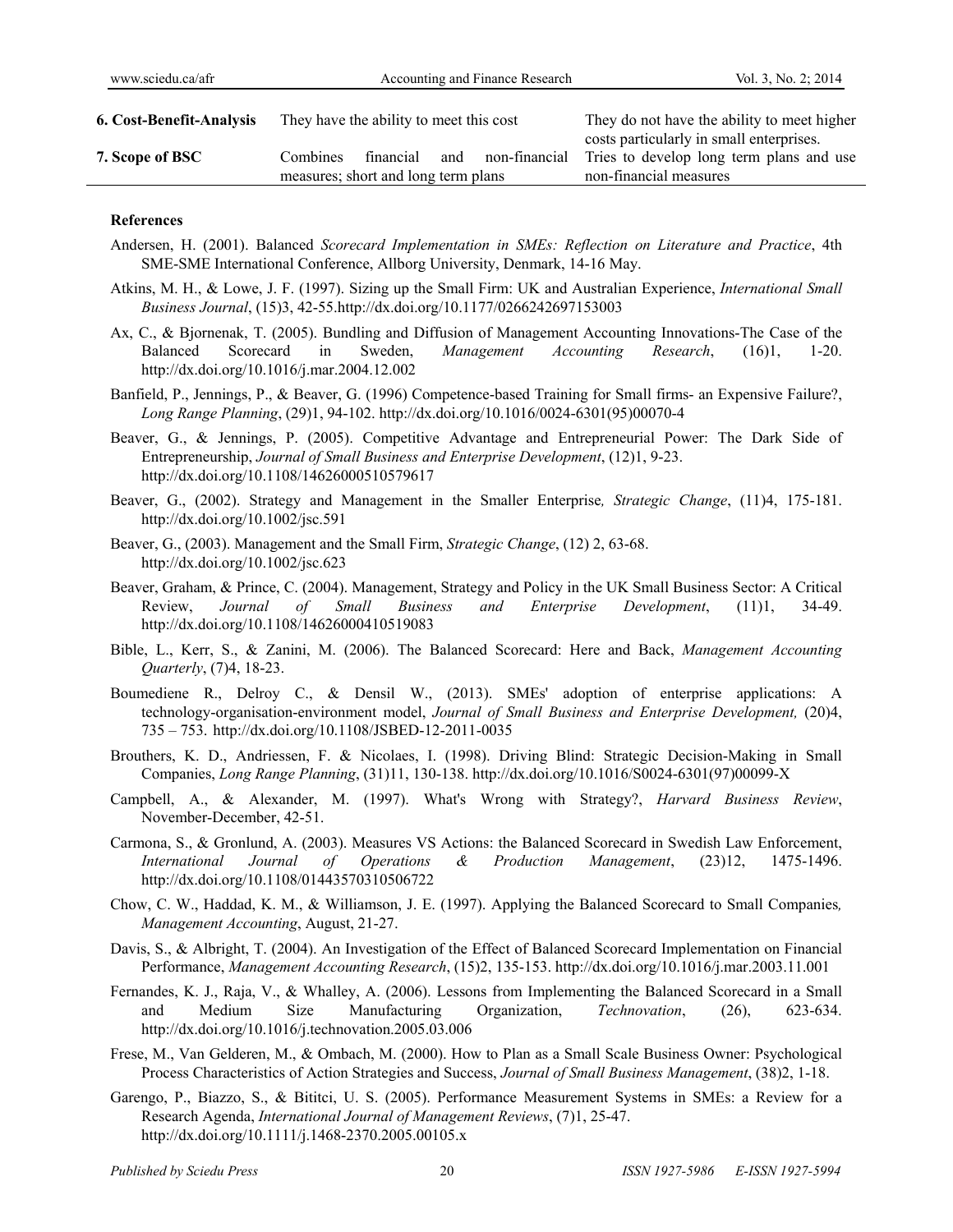- Gumbus, A., & Lussier, R. N. (2006). Entrepreneurs Use a Balanced Scorecard to Translate Strategy into Performance Measures, *Journal of Small Business management*, (44)3, 407-425. http://dx.doi.org/10.1111/j.1540-627X.2006.00179.x
- Henschel, T. (2006). Risk Management Practices in German SMEs: An Empirical Investigation, *International Journal of Entrepreneurship and Small Business*, Vol. (3)5, 554-571.
- Hoque, Z. & James, W. (2000). Linking Balanced Scorecard Measures to Size and Market Factors: Impact on Organizational Performance, *Journal of Management Accounting Research*, (12), 1-17.
- Hudson, M., Bennett, J., Smart, P. A., & Bourne, M. (1999). Performance Measurement for Planning and Control in SMEs, In Proceedings of the Advance in Production Management Systems Conference-Global Production Management, Berlin, 6-10 September.
- Hvolby, H., & Thorstenson, A. (2000). *Performance Measurement in Small and Medium-Sized Enterprises*, In Proceedings 3rd International Conference on Stimulating Manufacturing Excellence in SMEs, Coventry University, 324-332.
- Irwin, D. (2002). Strategy Mapping in the Public Sector, *Long Range Planning*, (3)5, 637-647. http://dx.doi.org/10.1016/S0024-6301(02)00158-9
- Ittner, C. D., Larcker, D. F., & Randall, T. (2003). Performance Implications of Strategic Performance Measurement in Financial Services Firms, *Accounting, Organizations and Society*, (28)7-8, 715-741. http://dx.doi.org/10.1016/S0361-3682(03)00033-3
- Kald, Magnus, & Nilsson, Fredrik (2000). Performance Measurement at Nordic Companies, *European Management Journal*, (18)1, 113-127. http://dx.doi.org/10.1016/S0263-2373(99)00074-2
- Kaplan, R. & Norton, D. (1996). *The Balanced Scorecard-Translating Strategy into Action*, President and Fellows of Harvard College, Boston.
- Kaplan, R. & Norton, D. (2002). The Strategy Focused Organization: How Balanced Scorecard Companies Thrive in the New Business Environment, *Internal Auditor*, (59)1, 21-22.
- Lyles, M. A., Baird, I. S., Orris, B. J., & Kuratko, D. F. (1993). Formalized Planning in Small Business: Increasing Stratezgic Choices, *Journal of Small Business Management*, (31) 2, 38-50.
- Malina, M. A., & Selto, F. H. (2001). Communicating and Controlling Strategy: An Empirical Study of the Effectiveness of the Balanced Scorecard, *Journal of Management Accounting Research*, 13, 47-91. http://dx.doi.org/10.2308/jmar.2001.13.1.47
- Malmi, T., (2001). Balanced Scorecard in Finnish Companies: A Research Note, *Management Accounting Research,*  (12)2, 207-220. http://dx.doi.org/10.1006/mare.2000.0154
- McAdam, R. (2000). Quality Models in an SME Context, *International Journal of Quality and Reliability Management*, (17)3, 305-323. http://dx.doi.org/10.1108/02656710010306166
- McCunn, P. (1998). The Balanced Scorecard, *Management Accounting (British)*, (76)11, 34-42. December.
- McKiernan, P., & Morris, C. (1994). Strategic Planning and Financial Performance in UK SMEs: Does Formality Matter?, *British Journal of Management*, (5), 31-41. http://dx.doi.org/10.1111/j.1467-8551.1994.tb00128.x
- Monk, R. (2000). Why Small Businesses Fail, *CMA Management*, (74) 6, 12-13.
- Nielsen, S., & Sorensen, R. (2004). Motives, Diffusion and Utilisation of the Balanced Scorecard in Denmark, International Journal of Accounting, *Auditing and Performance Evaluation*, (1)1, 103-124. http://dx.doi.org/10.1504/IJAAPE.2004.004145
- Oslon, Eric, M., & Slater, Stanley, F. (2002). The Balanced Scorecard, Competitive Strategy, and Performance, *Business Horizons*, 11-16.
- Paolo T., Flavio T., & Luca C., (2010). Performance measurement and management: a literature review and a research agenda, *Measuring Business Excellence*, (14)1, 4 – 18. http://dx.doi.org/10.1108/13683041011027418
- Papalexandris, A., Loannou, G., & Prastacos, G. P. (2004). Implementing the Balanced Scorecard in Greece: a Software Firm's Experience, *Long Range Planning*, (37)4, 351-366. http://dx.doi.org/10.1016/j.lrp.2004.05.002